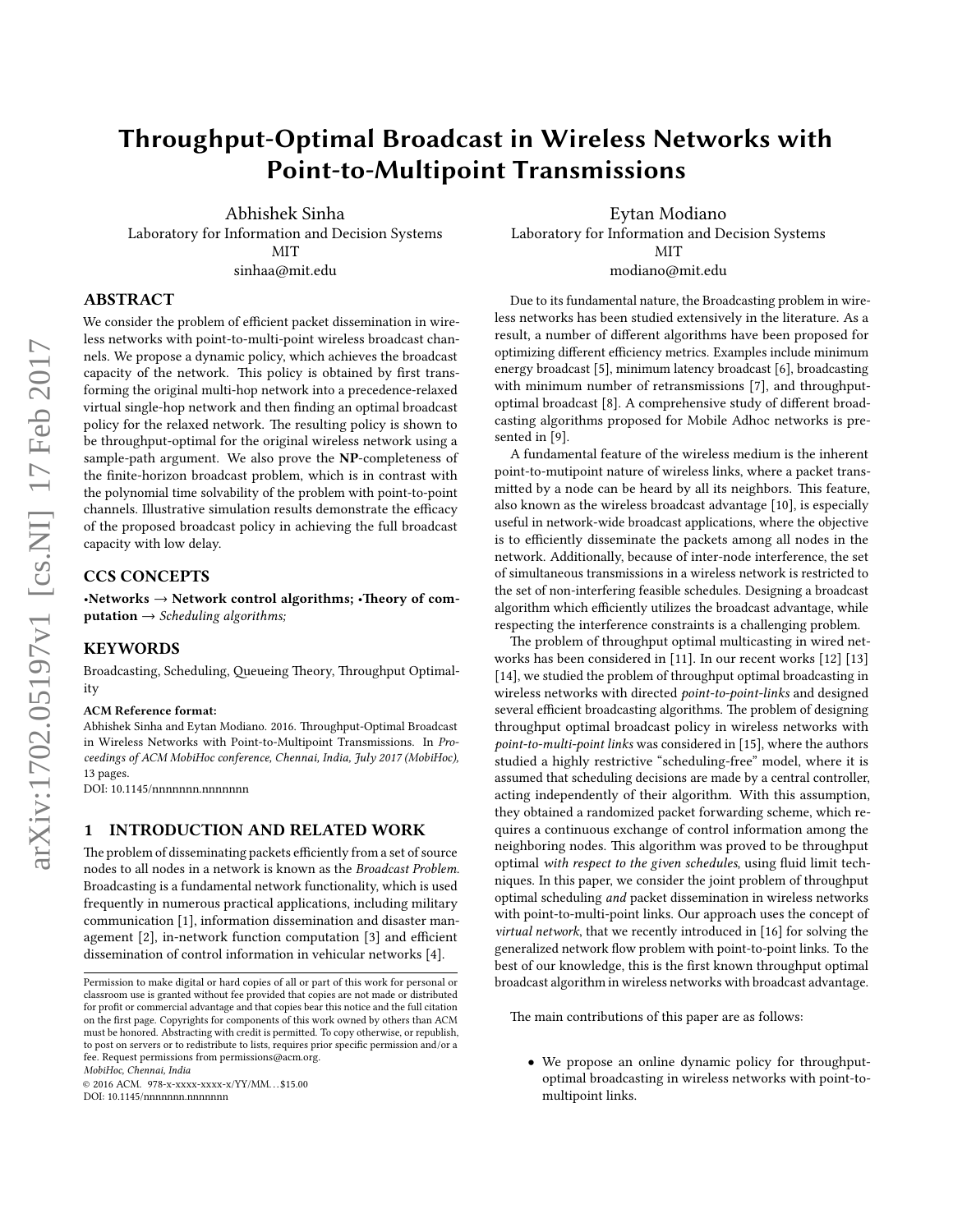- We prove the NP-completeness of the corresponding finite horizon wireless broadcast problem.
- We introduce a new control policy and proof technique by combining the stochastic Lyapunov drift theory with the deterministic adversarial queueing theory. This essentially enables us to derive a stabilizing control policy for a multi-hop network by solving the problem on a simpler precedence-relaxed virtual single-hop network.

The rest of the paper is organized as follows. In section 2 we describe the system model and formulate the problem. In section 3 we prove the hardness of the finite-horizon version of the problem. Next, in section 4 we derive an optimal control policy for a related relaxed version of the wireless network. This control policy is then applied to the original unrelaxed network in section 5, where we show that the resulting policy is throughput-optimal, when used in conjunction with a priority-based packet scheduling policy. In section 6, we demonstrate the efficacy of the proposed policy via numerical simulations. Finally, we conclude the paper in section 7.

# 2 SYSTEM MODEL AND PROBLEM FORMULATION

We consider the problem of efficiently disseminating packets, arriving randomly at source nodes, to all nodes in a wireless network. The system model and the precise problem statement are described below.

# 2.1 Network Model

Consider a wireless network with its topology given by the directed graph  $G(V, E)$ . The set V denotes the set of all nodes, with  $|V| = n$ . If node  $j$  is within the transmission range of node  $i$ , there is a directed edge  $(i, j) \in E$  connecting them. Due to the inherent point-to-multipoint broadcast nature of the radio channel, a transmitted packet can be heard by all out-neighbors of the transmitting node. In other words, the packets are transmitted over the *hyperedges*, where a hyperedge is defined to be the union of all outgoing edges from a node. The system evolves in a slotted time structure. External packets, which are to be broadcasted throughout the network, arrive at designated source nodes.

For simplicity of exposition, we consider only static networks with a single source node r. However, the algorithm and its analysis presented in this paper extend to time-varying dynamic networks with multiple source nodes in a straightforward manner. We will consider time-varying networks in our numerical simulations.

#### 2.2 Wireless Transmission Model

When a node  $i \in V$  is scheduled for transmission, it can transmit any of its received packets at the rate of  $c_i$  packets per slot to all of its out-neighbors over its outgoing hyperedge. See Figure 1. Due to the wireless interference constraint, only a selected subset of nodes can feasibly transmit over the hyperedges simultaneously without causing collisions. The wireless channel is assumed to be error-free otherwise. The set of all feasible transmission schedules may be described concisely using the notion of a *Conflict Graph*  $C(G)$ . The set of vertices in the conflict graph is the same as the set of nodes in the network  $V$ . There is an edge between two nodes in the conflict graph if and only if these two nodes cannot transmit simultaneously



Figure 1: An example of packet transmission over hyperedges when the node 1 transmits a packet, assuming no interference, it is received simultaneously by the neighboring nodes 2, 3 and 4.

without causing collision. Note that our node-centric definition of conflict graphs is a little different from the traditional edge-centric definition of conflict graph, which concerns point-to-point transmissions [17] [18].

As the simplest example of the interference model, consider a wireless network where each node transmits on a separate channel, causing no inter-node interference. Hence, any subset of nodes can transmit at the same slot, and the conflict graph does not contain any edges. For another example, consider a wireless network subject to primary interference constraints. In this case, the edge  $(i, j)$ is absent in the conflict graph  $C(\mathcal{G})$  if and only if nodes  $i$  and  $j$  are not in the transmission range of each other and their out-neighborsets are disjoint. The set of all feasible transmission schedules  $M$ consists of the set of all Independent Sets in the conflict graph.

Note that the above definition of feasible schedules and conflict graph, does not allow  $any$  collision in the network. The same assumption was also used in [15], where such schedules were called "interference-free". However, due to the point-to-multi-point nature of the wireless medium, it is possible (and sometimes benefitial) to consider schedules that allow some collisions, so that a transmitted packet may be correctly received only by a strict subset of neighbors. As it will be clear in what follows, it is straightforward to extend our algorithm to allow such general schedules, albeit at the expense of additional computational complexity. In order to present the main ideas in a simplified setting, in the following, we stick to the "interference-free" schedules, as defined above.

#### 2.3 The Broadcast Policy-Space  $\Pi$

We first recall the definition of a connected dominating set of a graph  $G$  [19].

Definition 2.1 (Connected Dominating Set). A connected dominating set  $D$  of a graph  $G(V, E)$  is a subset of vertices with the following properties:

- The source node  $r$  is in  $D$ .
- The induced subgraph  $G(D)$  is connected.
- Every vertex in the graph either belongs to the set D or is adjacent to a vertex in the set D.

A connected dominating set D is called **minimal** if  $D \setminus \{v\}$  is not a connected dominating set for any  $v \in D$ . The set of all minimal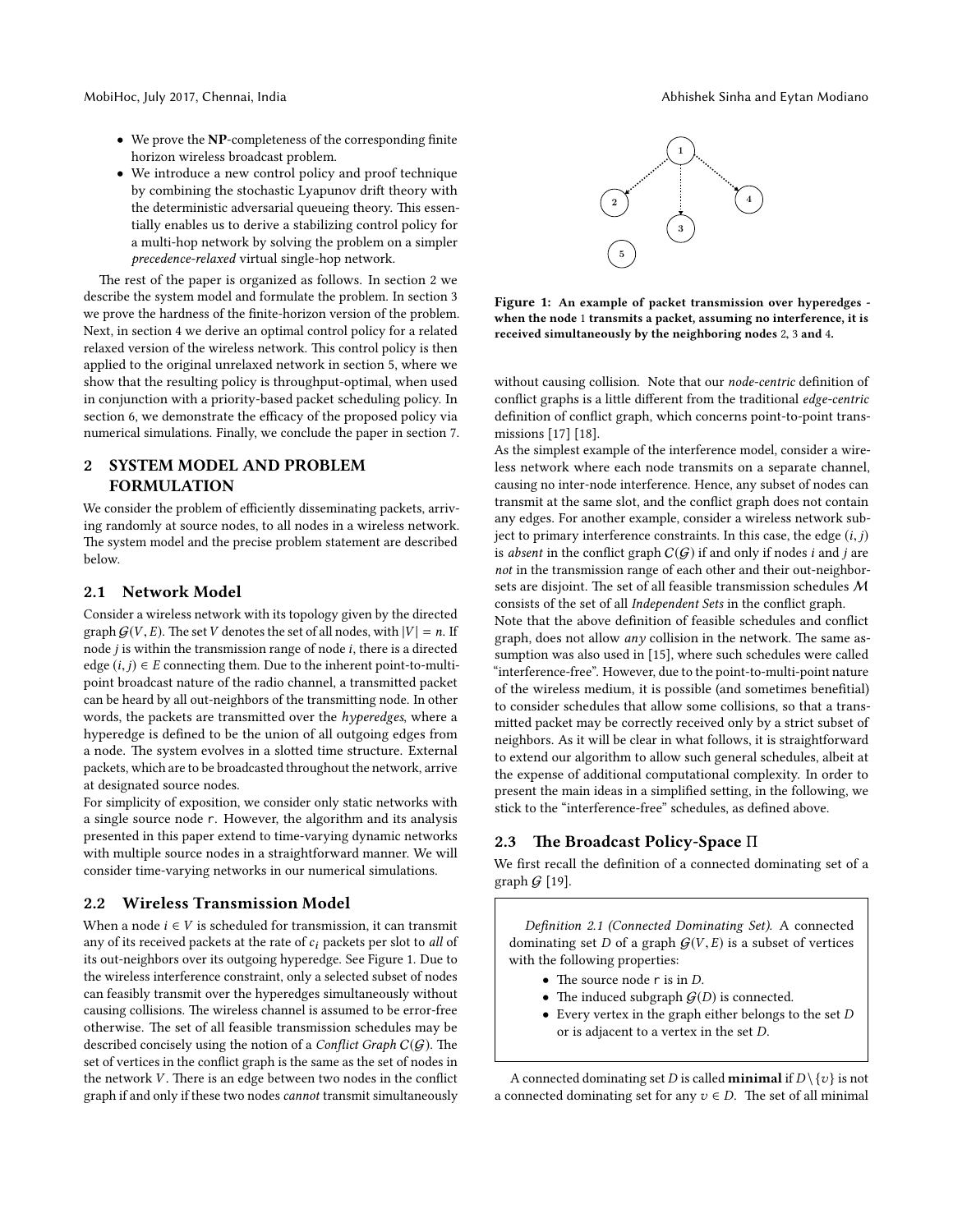connected dominating set is denoted by D.

A packet  $p$  is said to have been *broadcasted* by time  $t$  if the packet  $p$  is present at every node in the network by time  $t$ .

It is evident that a packet  $p$  is broadcasted if it has been transmitted sequentially by every node in a connected dominating set D. An admissible broadcast policy  $\pi$  is a sequence of actions  $\{\pi_t\}_{t>0}$ executed at every slot  $t$ . The action at time slot  $t$  consists of the following three operations:

- (1) **Route Selection:** Assign a connected dominating set  $D \in$  $D$  to every incoming packet at the source  $r$  for routing.
- (2) Node Activation: Activate a subset of nodes from the set of all feasible activations M.
- (3) Packet Scheduling: Transmit packets from the activated nodes according to some scheduling policy.

The set of all admissible broadcast policies is denoted by  $\Pi$ . The actions executed at every slot may depend on any past or future packet arrival and control actions.

Assume that under the action of the broadcast-policy  $\pi$ , the set of packets received by node *i* at the end of slot *T* is  $N_i^{\pi}(T)$ . Then the set of packets  $B(T)$  received by all nodes, at the end of time  $T$ is given by

$$
B^{\pi}(T) = \bigcap_{i \in V} N_i^{\pi}(T). \tag{1}
$$

### 2.4 Broadcast Capacity  $\lambda^*$

Let  $R^{\pi}(T) = |B^{\pi}(T)|$  denote the number of packets delivered to all nodes in the network up to time  $T$ , under the action of an admissible policy π. Also assume that the external packets arrive at the source node with expected rate of  $\lambda$  packets per slot. The policy  $\pi$  is called a broadcast policy of rate λ if

$$
\lim_{T \to \infty} \frac{R^{\pi}(T)}{T} = \lambda, \quad \text{w.p.1}
$$
 (2)

The broadcast capacity  $\lambda^*$  of the network is defined as

$$
\lambda^* = \sup_{\pi \in \Pi} \{ \lambda : \pi \text{ is a broadcast policy of rate } \lambda \}
$$
 (3)

The Wireless Broadcast problem is defined as finding an admissible policy  $\pi$  that achieves the Broadcast rate  $\lambda^*$ .

## 3 HARDNESS RESULTS

Since a broadcast policy, as defined above, continues to be executed forever (compared to the finite termination property of standard algorithms), the usual notions of computational complexity theory do not directly apply in characterizing the complexity of these policies. Nevertheless, we show that the closely related problem of finite horizon broadcasting is NP-hard. Remarkably, this problem remains hard even if the node activation constraints are eliminated (i.e., all nodes can transmit packets at the same slot, which occurs  $e.g.,$  when each node transmits over a distinct channel). Thus, the hardness of the problem arises from the combinatorial nature of distributing the packets among the nodes. This is in sharp contrast with the polynomially solvable WIRED BROADCAST problem where the broadcast nature of the wireless medium is absent and different outgoing edges from a node can transmit different packets at the same slot [20] [12] [14].

Consider the following finite horizon problem called Wireless **Broadcast**, with the input parameters  $G, M, T$ .

- **INSTANCE:** A Graph  $G(V, E)$  with capacities C on the nodes. A set of M of packets with  $|M| = M$  at the source and a time horizon of T slots.
- QUESTION: Is there a scheduling algorithm  $\pi$  which routes all of these M packets to all nodes in the network by time  $T \geq 2$ , i.e.  $B^{\pi}(T) = M$ ?

We prove the following hardness result:

THEOREM 3.1. Wireless Broadcast is NP-complete.

Proof of Theorem 3.1 is based on reduction from the the NPcomplete problem Monotone Not All Equal 3-SAT [21] to the Wireless Broadcast problem. The complete proof of the Theorem is provided in Appendix 8.1.

Note that the problem for  $T = 1$  is trivial as only the out-neighbors of the source receive  $min(C, M)$  packets at the end of the first slot. The problem becomes non-trivial for any  $T \geq 2$ . In our reduction, we show that the problem is hard even for  $T = 2$ . This reduction technique may be extended in a straightforward fashion to show that the problem remains **NP**-complete for any fixed  $T \geq 2$ .

The above hardness result is in sharp contrast with the efficient solvability of the broadcast problem in the setting of point-to-point channels. In wired networks, the broadcast capacity can be achieved by routing packets using maximal edge-disjoint spanning trees, which can be efficiently computed using Edmonds' algorithm [20]. In a recent series of papers [12] [13], we proposed efficient throughputoptimal algorithms for wireless DAG networks in the static and time-varying settings. In a follow-up paper [14], the above line of work was extended to networks with arbitrary topology. In contrast, Theorem 3.1 and its corollary establishes that achieving the broadcast capacity in a wireless network with broadcast channel is intractable even for a simple network topology, such as a DAG. Also notice that this hardness result is inherently different from the hardness result of [22], where the difficulty stems from the hardness of max-weight node activations, which is an Independent Set problem. The above result should also be contrasted with the hardness of the minimum energy broadcast problem [23].

# 4 THROUGHPUT-OPTIMAL BROADCAST POLICY FOR A RELAXED NETWORK

In this section, we give a brief outline of the design of the proposed broadcast policy, which will be described in detail in the subsequent sections. At a high level, the proposed policy consists of two interdependent modules - a control policy for a precedence-relaxed virtual network described below, and a control policy for the actual physical network, described in Section 5. Although, from a practical point of view, we are ultimately interested in the optimal control policy for the physical network, as we will soon see, this control policy is intimately related to, and derived from the dynamics of the relaxed virtual network. The concept of a precedence relaxed virtual network was first introduced in our recent paper [16].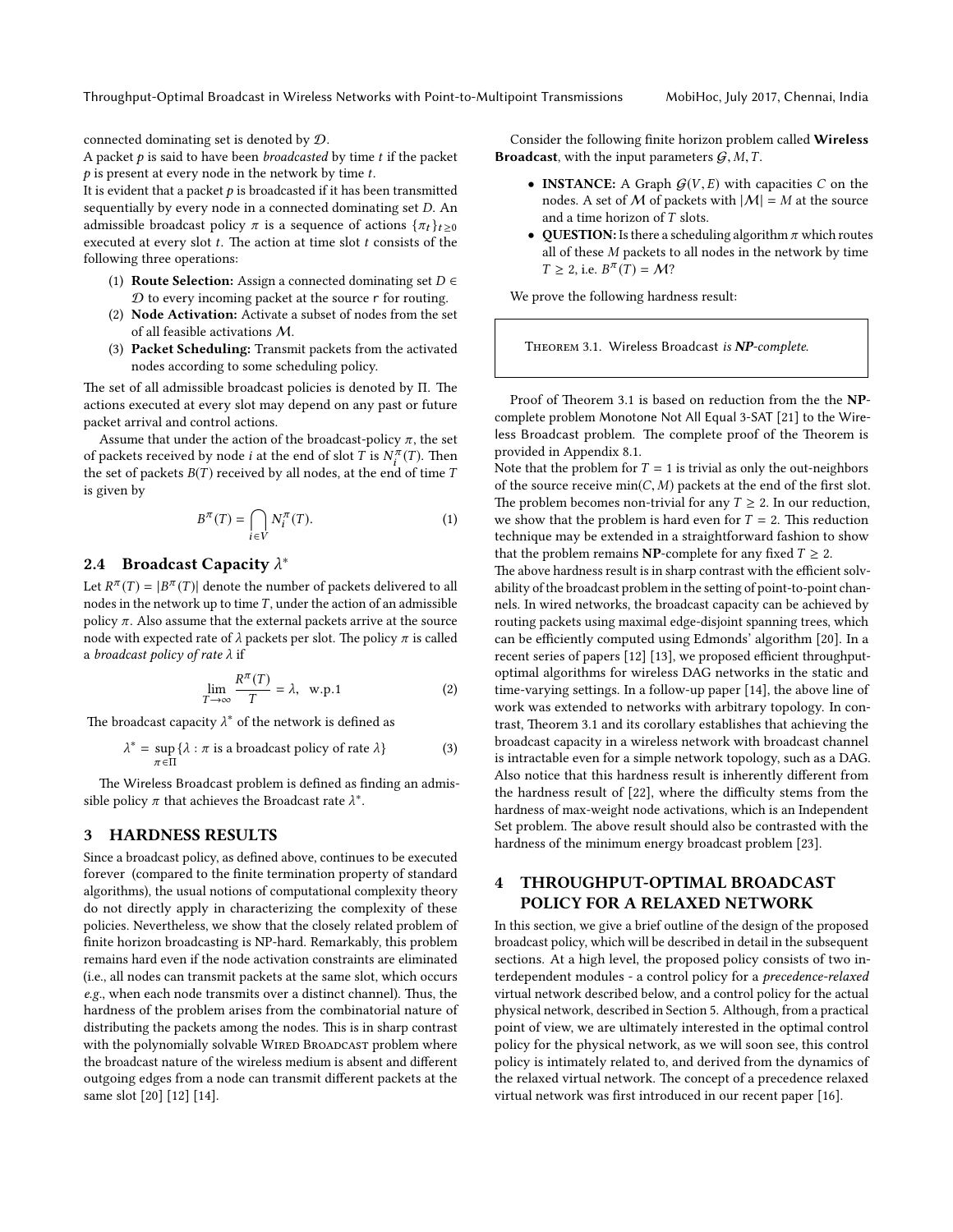#### 4.1 Virtual Network and Virtual Queues

In this section we define and analyze the dynamics of an auxiliary virtual queueing process  ${\{\tilde{Q}(t)\}}_{t \geq 0}$ . Our throughput-optimal broadcast policy  $\pi^*$  will be described in terms of the virtual queues. We emphasize that virtual queues are not physical entities and they do not contain any physical packet. They are constructed solely for the purpose of designing a throughput-optimal policy for the physical network, which depends only on the value of the virtual queue lengths. More interestingly, the designed virtual queues correspond to a fairly natural single-hop relaxation of the multi-hop physical network, as detailed below.

A Precedence-relaxed System. Consider an incoming packet  $p$  arriving at the source, which is to be broadcasted through a sequence of transmissions by nodes in a connected dominating set  $D_p \in \mathcal{D}$ . Appropriate choice of the set  $D_p$  is a part of our policy and will be discussed shortly. In reality, the packet  $p$  cannot be transmitted by a non-source node  $v \in D_p$  at time t if it has not already reached the node  $v$  by the time  $t$ . This causality constraint is known as the precedence constraint in the literature [24]. We obtain the virtual queue process  $\tilde{Q}(t)$  by relaxing the precedence constraint, i.e., in the virtual queuing system, the packet  $p$  is made available for transmission by all nodes in the set  $D_p$  when the packet first arrives at the source. See Figure 2 for an illustration.



Figure 2: Illustration of the virtual queue system for the four-node wireless network  $G$ . Upon arrival, the incoming packet  $p$  is prescribed a connected dominating set  $D_p = \{1, 2\}$ , which is used for its broadcasting. Relaxing the precedence constraint, packet  $p$  is counted as an arrival to the virtual queues  $\tilde{Q}_1$  and  $\tilde{Q}_2$  at the s*ame* slot. In the physical system, the packet  $p$  may take a while before reaching node 2, depending on the control policy.

Dynamics of the Virtual Queues. Formally, for each node  $i \in V$ , we define a virtual queue variable  $\tilde{Q}_i(t)$ . As described above, on the arrival of an external packet  $p$  at the source  $r$ , the packet is replicated to a set of virtual queues  $\{\tilde{Q}_i(t), i \in D_p\}$ , where  $D_p \in \mathcal{D}$ is a connected dominating set of the graph. Mathematically, this operation means that all virtual queue-counters in the set  $D_p$  are incremented by the number of external arrivals at the slot  $t$ . We will use the control variable  $A_i(t)$  to denote the number of packets that were routed to the virtual queue  $\tilde{Q}_i$  at time  $t.$  The service rate  $\mu(t)$  allocated to the virtual queues is required to satisfy the same

interference constraint as the physical network, i.e.  $\mu(t) \in \mathcal{M}, \forall t$ . Hence, we can write the one step dynamics of the virtual queues as follows:

$$
\tilde{Q}_i(t+1) = (\tilde{Q}_i(t) + A_i(t) - \mu_i(t))^+, \quad \forall i \in V
$$
 (4)

#### 4.2 Dynamic Control of Virtual Queues

In this section, we design a dynamic control policy to stabilize the virtual queues for all arrival rates  $\lambda < \lambda^*$ . This policy takes action (choosing the routes of the incoming packets and selecting a feasible transmission schedule) by observing the virtual queue-lengths only and, unlike popular unicast policies such as Backpressure, does not require physical queue information. This control policy is obtained by minimizing one-step expected drift of an appropriately chosen Lyapunov function as described below. In the next section we will show how to combine this control policy for the virtual queues with an appropriate packet scheduling policy for the physical networks, so that the overall policy is throughput-optimal.

Consider the Lyapunov function  $L(\cdot)$  defined as the Eucledian 2norm of the virtual queue lengths, i.e.,

$$
L(\tilde{Q}(t)) = ||\tilde{Q}(t)||_2 = \sqrt{\sum_{i} \tilde{Q}_i^2(t)}
$$
\n(5)

The one step drift  $\Delta(t)$  of the Lyapunov function may be bounded as follows:

$$
\Delta(t) = L(\tilde{Q}(t+1)) - L(\tilde{Q}(t))
$$
  

$$
= \sqrt{\sum_{i} \tilde{Q}_{i}^{2}(t+1)} - \sqrt{\sum_{i} \tilde{Q}_{i}^{2}(t)}
$$
(6)

To bound this quantity, notice that for any  $x \ge 0$  and  $y > 0$ , we have

$$
\sqrt{x} - \sqrt{y} \le \frac{x - y}{2\sqrt{y}}\tag{7}
$$

The inequality above follows by noting that RHS minus LHS is non-negative. Substituting  $x = ||\tilde{Q}(t+1)||^2$  and  $y = ||\tilde{Q}(t)||^2$  in the inequality (7), we have the following bound on the one-step drift (6) for any  $||\tilde{Q}(t)|| > 0$ 

$$
\Delta(t) \le \frac{1}{2||\tilde{Q}(t)||} \left( \sum_{i} \left( \tilde{Q}_{i}^{2}(t+1) - \tilde{Q}_{i}^{2}(t) \right) \right)
$$
(8)

From the virtual queue dynamics (4), we have:

$$
\tilde{Q}_i(t+1)^2 \leq (\tilde{Q}_i(t) - \mu_i(t) + A_i(t))^2 \n= \tilde{Q}_i^2(t) + A_i^2(t) + \mu_i^2(t) + 2\tilde{Q}_i(t)A_i(t) \n- 2\tilde{Q}_i(t)\mu_i(t) - 2\mu_i(t)A_i(t)
$$

Since  $\mu_i(t) \geq 0$  and  $A_i(t) \geq 0$ , we have

$$
\tilde{Q}_i^2(t+1) - \tilde{Q}_i^2(t) \le A_i^2(t) + \mu_i^2(t) \n+2\tilde{Q}_i(t)A_i(t) - 2\tilde{Q}_i(t)\mu_i(t)
$$
\n(9)

Hence, combining Eqns. (8) and (9), the one-step Lyapunov drift, conditional on the current virtual queue-length  $\tilde{Q}(t)$ , under the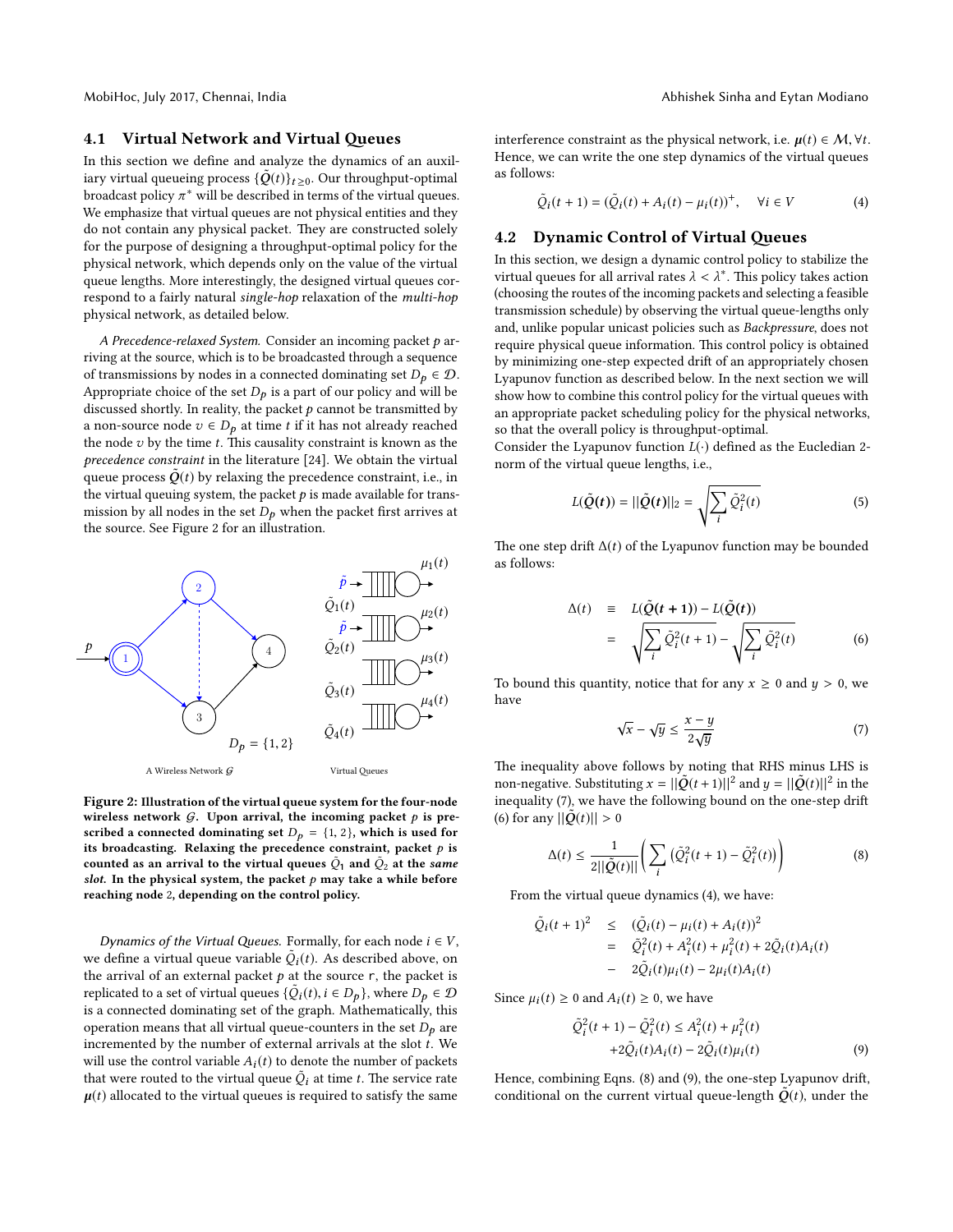action of an admissible policy  $\pi$  is upper-bounded as:

$$
\mathbb{E}(\Delta^{\pi}(t)|\tilde{Q}(t) = \tilde{Q})
$$
\n
$$
\stackrel{\text{(def)}}{=} \mathbb{E}\left(L(\tilde{Q}(t+1)) - L(\tilde{Q}(t))|\tilde{Q}(t) = \tilde{Q}\right)
$$
\n
$$
\leq \frac{1}{2||\tilde{Q}||}\left(B + 2\sum_{i} \tilde{Q}_{i}(t)\mathbb{E}(A_{i}^{\pi}(t)|\tilde{Q}(t) = \tilde{Q})\right)
$$
\n
$$
- 2\sum_{i} \tilde{Q}_{i}(t)\mathbb{E}(\mu_{i}^{\pi}(t)|\tilde{Q}(t) = \tilde{Q})
$$
\n
$$
\underbrace{(0)}
$$
\n(10)

where the constant  $B = \sum_i (\mathbb{E}A_i^2(t) + \mathbb{E}\mu_i^2(t)) \le n(\mathbb{E}A^2 + c_{\text{max}}^2)$ . By minimizing the upper-bound on drift from Eqn. (10), and exploiting the separable nature of the objective, we obtain the following control policy for the virtual queues:

#### Universal Max Weight (UMW) policy for the Virtual Queues

1. ROUTE SELECTION: We minimize the term (a) in the above with respect to all feasible controls to obtain the following routing policy: Route the incoming packet at time  $t$  along the minimumweight connected dominating set (MCDS)  $D^{\text{UMW}}(t)$ , where the nodes are weighted by the virtual queue-lengths  $\tilde{O}(t)$ , i.e.,

$$
D^{\text{UMW}}(t) = \arg\min_{D \in \mathcal{D}} \sum_{i \in V} \tilde{Q}_i(t) \mathbb{1}(i \in \mathcal{D})
$$
 (11)

2. NODE ACTIVATIONS: We maximize the term (b) in the above with respect to all feasible controls to obtain the following node scheduling policy: At time  $t$  activate a feasible schedule  $\mu^{\text{UMW}}(t)$ having the maximum weight, where the nodes are weighted by the virtual queue-lengths  $\tilde{Q}(t)$ , i.e.,

$$
M^{\text{UMW}}(t) = \arg\max_{M \in \mathcal{M}} \sum_{i \in V} \tilde{Q}_i(t)c_i \mathbb{1}(i \in M)
$$
 (12)

In connection with the virtual queue systems  $\tilde{Q}(t)$ , we establish the following theorem which will be essential in the proof of the throughput-optimality of the overall algorithm involving physical queues.

THEOREM 4.1. For any arrival rate  $\lambda < \lambda^*$  the virtual queue process  $\{Q(t)\}_{t\geq0}$  is positive recurrent under the action of the UMW policy and

$$
\max_i \tilde{Q}_i(t) = O(\log t)^1, \quad w.p. 1.
$$

The proof of Theorem 4.1 involves construction of an efficient randomized policy and using it with a sharper form of the Foster-Lyapunov theorem by Hajek [25]. This leads to the desired sample path result. The proof is provided in Appendix 8.2.

Discussion of the Result. Even though the virual queue process is positive recurrent under the action of the UMW policy, it is not true that they are uniformly bounded almost surely. Theorem 4.1 states that, instead, the virtual queue lengths increase at most logarithmically with time almost surely. Theorem 4.1 also strengthens the result of Theorem 2.8 of [26], where an almost sure  $o(t)$  bound was established for the queue lengths<sup>2</sup>.

In the rest of the paper, we will primarily focus on the typical sample paths  $\mathcal E$  of the virtual queue process satisfying the above almost sure bound. Formally, we define the set  $\mathcal E$  to be

$$
\max_{i} \tilde{Q}_{i}(\omega, t) = O(\log(t)), \quad \forall \omega \in \mathcal{E}, \tag{13}
$$

where  $\mathbb{P}(\mathcal{E}) = 1$  from Theorem 4.1.

#### 4.3 Bounds on the Virtual Queue

Recall that the random variable  $A_i(t)$  denotes the total number of packets injected to the virtual queue  $\tilde{Q}_i$  at time  $t.$  Similarly, the random variable  $\mu_i(t)$  denotes the service rate from the virtual queue  $\tilde{Q}_i$  at time  $t.$  Hence, the total number of packets that have been injected into any virtual queue  $\tilde{\mathcal{Q}}_i$  within the time interval  $[t_1, t_2)$ ,  $t_1 \le t_2$  is given by

$$
A_i(t_1, t_2) = \sum_{\tau=t_1}^{t_2-1} A_i(\tau). \tag{14}
$$

Similarly, the total amount of service offered to the virtual queue  $\tilde{Q}_i$  within the time interval  $[t_1, t_2)$  is given by

$$
S_i(t_1, t_2) = \sum_{\tau=t_1}^{t_2-1} \mu_i(\tau). \tag{15}
$$

Using the well-known Skorokhod representation theorem [27] of the Queueing recursion (4), we have  $3$ 

$$
\tilde{Q}_i(t) = \sup_{1 \leq \tau \leq t} \left( A_i(\tau, t) - S_i(\tau, t) \right)^+.
$$
 (16)

Since the virtual queues  $\tilde{Q}$  are controlled by the UMW policy, combining Eqn. (13) with (16), we have for all typical sample paths  $\omega \in \mathcal{E}$ :

$$
A_i(\omega; \tau, t) \le S_i(\omega; \tau, t) + F(\omega, t), \quad \forall \tau \le t, i \in V,
$$
 (17)

where  $F(\omega, t) = O(\log t)$ . In other words, equation (17) states that under the UMW policy, for any packet arrival rate  $\lambda < \lambda^*$ , the total number of packets that are routed to any virtual queue  $\tilde{\mathcal{Q}}_i$  may exceed the total amount of service offered to that queue in any time interval  $[\tau, t)$  by at most an additive term of  $O(\log t)$  almost surely. In the following section, we will show that this arrival condition enables us to design a throughput-optimal broadcast policy.

#### 5 CONTROL OF THE PHYSICAL NETWORK

With the help of the one-hop virtual queue structure designed in the previous section, we now focus our attention on designing a throughput-optimal control policy for the multi-hop physical network. Recall from Section 2 that a broadcast policy for the physical network is specified by the following three components: (1) Route

<sup>&</sup>lt;sup>1</sup>Recall that,  $f(t) = O(q(t))$  if there exist a positive constant c and a finite time  $t_0$ such that  $f(t) \le cg(t)$ ,  $\forall t \ge t_0$ .

<sup>&</sup>lt;sup>2</sup>We say  $f(t) = o(g(t))$  if  $\lim_{t \to \infty} \frac{f(t)}{g(t)} = 0$ .

<sup>&</sup>lt;sup>3</sup>Note that, for simplicity of notation and without any loss of generality, we have assumed the system to be empty at time  $t = 0$ .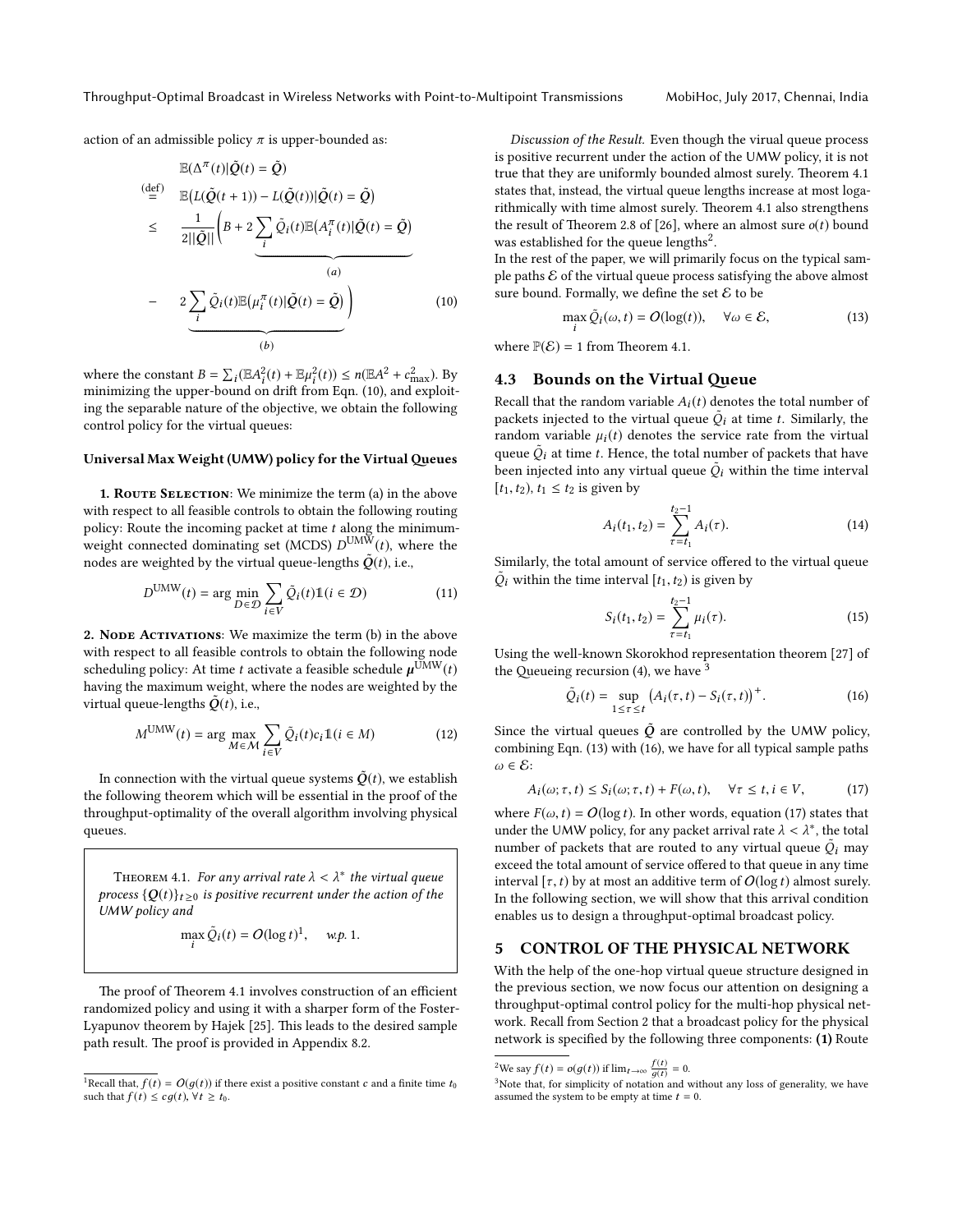

Figure 3: A schematic diagram depicting the scheduling policy LTF in action. The packet  $p_1$ 's broadcast route consists of the nodes  ${v_1, v_2, v_3, v_4, \ldots}$  and the packet  $p_2$ 's broadcast route consists of the nodes  $\{v_1, v_5, v_4, \ldots\}$  as shown in the figure. At node  $v_4$ , according to the LTF policy, the packet  $p_2$  has higher priority than the packet  $p_1$  for transmission.

Selection, (2) Node Activation, and (3) Packet Scheduling. In our proposed broadcast policy, components (1) and (2) for the physical network are identical to the corresponding components in the virtual network. In other words, an incoming packet  $p$  at time  $t$ is prescribed a route (i.e., a connected dominating set) given by Eqn. (11) and the set of nodes given by Eqn. (12) are scheduled for transmission in that slot. Note that, both these decisions are based on the instantaneous virtual queue lengths  $\tilde{O}(t)$ . In particular, it is possible that a particular node, with positive virtual queue length, is scheduled for transmission in a slot, even though it does not have any packets to transmit in its physical queue. The surprising fact, that will follow from Theorem 5.3, is that this kind of wasted transmissions are rare and do not affect throughput.

Packet Scheduling: There are many possibilities for the component (3), i.e. Packet scheduling in the physical network. Recall that, the packet scheduling component selects packet(s) to be transmitted (subject to the node capacity constraint) when multiple packets contend for transmission by an active node and plays a role in determining the physical queuing process. In this paper, we consider a priority based scheduler which gives priority to the packet which has been transmitted by the nodes the least number of times. We call this scheduling policy Least Transmitted First or LTF. The LTF policy is inspired from the Nearest To Origin policy of Gamarnik [28], where it was shown to stabilize the queues for the unicast problem in wired networks in a deterministic adversarial setting. In spite of the high level similarities, however, we emphasize that these two policies are different, as the LTF policy works in the broadcast setting with point-to-multi-point transmissions and involves packet duplications.

Definition 5.1 (The policy LTF). If multiple packets are available for transmission by an active node at the same time slot t, the LTF scheduling policy gives priority to a packet which has been transmitted the smallest number of times among all other contending packets.

See Figure 3 for an illustration of the LTF policy.

#### 5.1 Stability of the Physical Queues

Let us denote the length of the physical queue at node  $i$  at time  $t$  by  $Q_i(t)$ . Note that the number of packets which arrive at the source in the time interval  $[\tau, t)$  and whose prescribed route contains the node i, is equal to the corresponding arrival in the virtual network  $A_i(\tau, t)$ , given by Eqn. (14). Similarly, total service offered by the physical node *i* in the time interval  $(\tau, t]$  is given by  $S_i(\tau, t)$ , defined in Eqn.  $(15)$ . Thus, the bound in Eqn.  $(17)$  may be interpreted in terms of the packets arriving to the physical network. This leads to the following theorem:

Theorem 5.2. Under the action of the UMW policy with LTF packet scheduling, we have for any arrival rate  $\lambda < \lambda^*$ ,

$$
\sum_{i \in V} Q_i(t) = O(\log t), \quad \text{w.p. 1.}
$$

This implies that,

$$
\lim_{t \to \infty} \frac{\sum_{i \in V} Q_i(t)}{t} = 0, \quad \text{w.p. 1,}
$$

i.e., the physical queues are rate-stable [26].

Theorem 5.2 is established by combining the key sample path property of arrivals and departures from Eqn. (17), with an adversarial queueing theoretic argument of Gamarnik [28]. The complete proof of the Theorem is provided in Appendix 8.3.

As a direct consequence of Theorem 5.2, we have the main result of this paper:

Theorem 5.3. UMW is a throughput-optimal wireless broadcast policy.

PROOF. The total number of packets  $R(t)$ , received by all nodes in common up to time  $t$  may be bounded in terms of the physical queue lengths as follows

$$
A(0,t) - \sum_{i \in V} Q_i(t) \stackrel{(*)}{\leq} R(t) \leq A(0,t),\tag{18}
$$

where the lower-bound (∗) follows from the simple observation that if a packet  $p$  has not reached at all nodes in the network, then at least one copy of it must be present in some physical queue. Dividing both sides of Eqn.  $(18)$  by t, taking limits and using the Strong Law of Large Numbers and Theorem 5.2, we conclude that

$$
\lim_{t \to \infty} \frac{R(t)}{t} = \lambda, \text{ w.p.1.}
$$

Hence, from the definition (2.4), we conclude that UMW is throughputoptimal.

#### Efficient Implementation

It is evident from the description of the UMW policy that the routing and node activation decisions are made using the virtual queue lengths  $\tilde{Q}(t)$ , whereas the physical packet scheduling decisions are based on the contents of the physical queues at each node. In the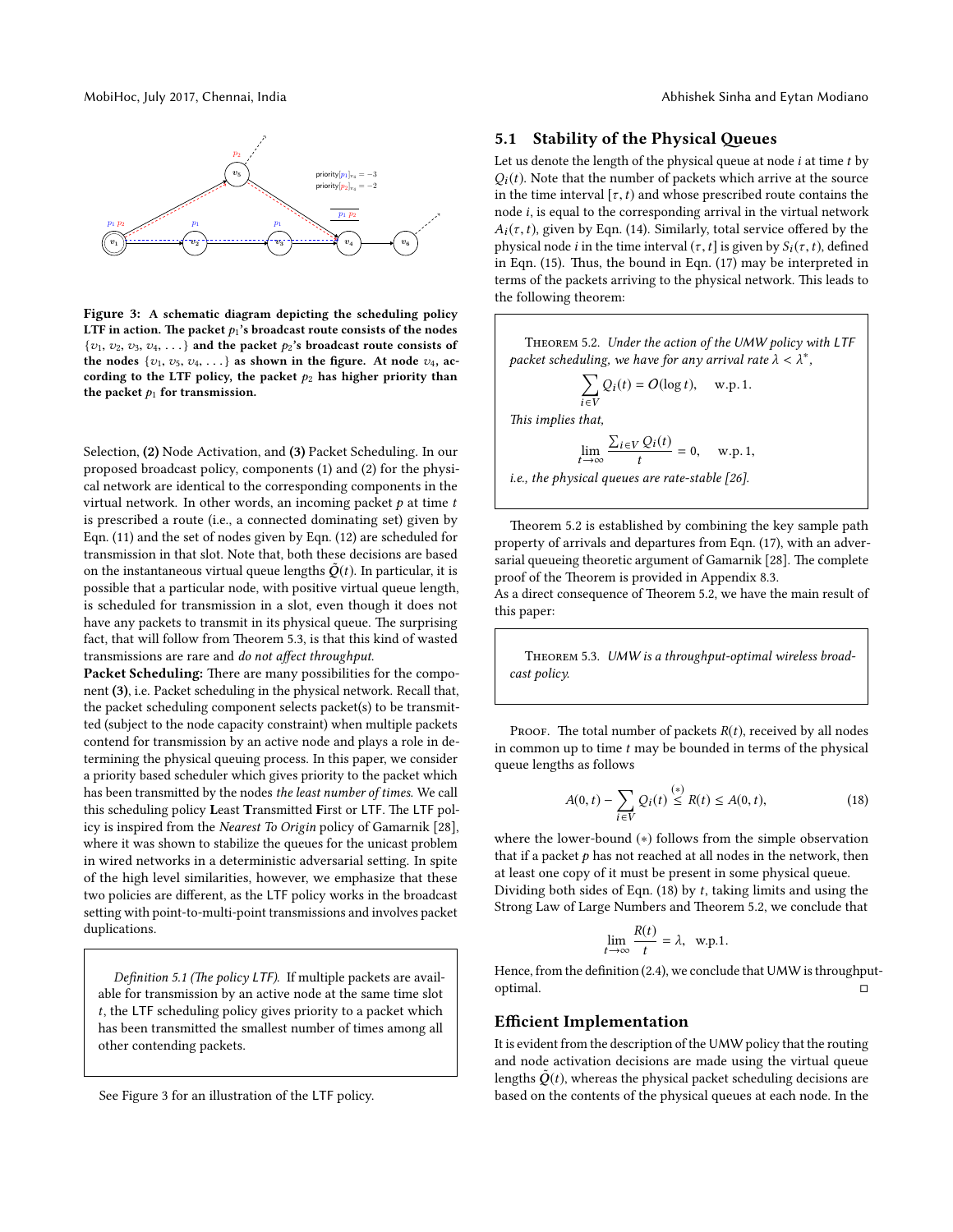following, we discuss efficient implementation of each of the three components in detail.

5.1.1 Routing. A broadcast route (MCDS) is computed for each packet immediately upon its arrival according to Eqn. (11), and copied into its header field. The route selection involves solving an MCDS problem with the nodes weighted by the corresponding virtual queue lengths, which is  $NP$ -hard [29]. This is consistent with the hardness of the wireless broadcast problem, proved in Theorem 3.1. Assuming bi-directional wireless links, a polynomial time  $O(\log n)$  approximation algorithm for this problem is available for general graphs [30]. Furthermore, constant factor approximation algorithms for this problem are available for unit disk graphs [31].

5.1.2 Node Activation. At every slot a non-interfering subset of nodes is activated by choosing a maximum weight independent set in the conflict graph  $C(G)$ , where the nodes are weighted by their corresponding virtual queue lengths, see Eqn. (12). The problem of finding a maximum weight independent set in a general graph is known to be NP-hard [29]. However, for the special case, such as unit disk graphs, constant factor approximation algorithms are available [32]. Note that, the same issue arises in the classical maxweight policies [33].

By a similar analysis, it can be shown that using an  $\alpha \geq 1$  approximation algorithm for routing and  $\beta \geq 1$  approximation algorithm for node activation, we can achieve  $\frac{1}{\max(\alpha, \beta)}$  fraction of the optimal broadcast capacity of the network.

5.1.3 Packet Scheduling. The LTF policy can be efficiently implemented by maintaining a min-heap data-structure per node. The initial priority of each incoming packet at the source is set to zero. Once a packet  $p$  is received at a node  $i$  and the node  $i$  is included in its list of required transmitting node, its priority is decreased by one and it is inserted to the min-heap maintained at node i. Naturally, a node simply discards multiple receptions of the same packet.

#### 6 SIMULATION RESULTS

#### 6.1 Interference-free Network

As a proof of concept, we first simulate the UMW policy in a simple wireless network with known broadcast capacity. Consider the network shown in Figure 4. Here node 1 is the source having a transmission capacity  $C_1 = 2$ . All other nodes in the network have unit transmission capacity. Assume that the channels are non-interfering, i.e., all nodes can transmit in a slot (this holds, e.g., if the nodes transmit on different frequencies). Since the broadcast capacity of any wireless network is upper-bounded by the capacity of the source, we readily have  $\lambda^* \leq 2$ . Also, it can be seen from Figure 4 that by transmitting the even numbered packets from nodes 2 and 5 (shown in blue) and the odd numbered packets from nodes 3 and 4, a broadcast rate of 2 packets per slot can be achieved. Hence, the broadcast capacity of the network is  $\lambda^* = 2$ . Figure 5 shows the average broadcast delay with the packet arrival rate  $\lambda$  in this network under the action of the proposed UMW policy. Note that the minimum delay is at least 2 as it takes at least two slots for any arriving packet to reach the nodes in the third layer. The



Figure 4: A wireless network with non-interfering channels. The broadcast capacity of the network is  $\lambda^* = 2$ .



Figure 5: Plot of the broadcast delay incurred by the UMW policy as a function of the arrival rate  $\lambda$  in the network shown in Fig. 4.



Figure 6: A  $3 \times 3$  wireless grid network with primary interference constraints. The wireless broadcast capacity ( $\lambda^*$ ) of the network is at most  $\frac{1}{3}$ .

plot confirms that the dynamic policy achieves the full broadcast capacity.

#### 6.2 Network with Interference Constraints

Consider the  $3 \times 3$  wireless grid network, shown in Fig. 6. Assume that the transmissions are limited by primary interference constraints, i.e, two nodes cannot transmit together if the transmissions interfere at any node in the network. Assume that any node, if activated, has a transmission rate of one packet per slot. In this setting we have the following upper-bound on the broadcast capacity of the network.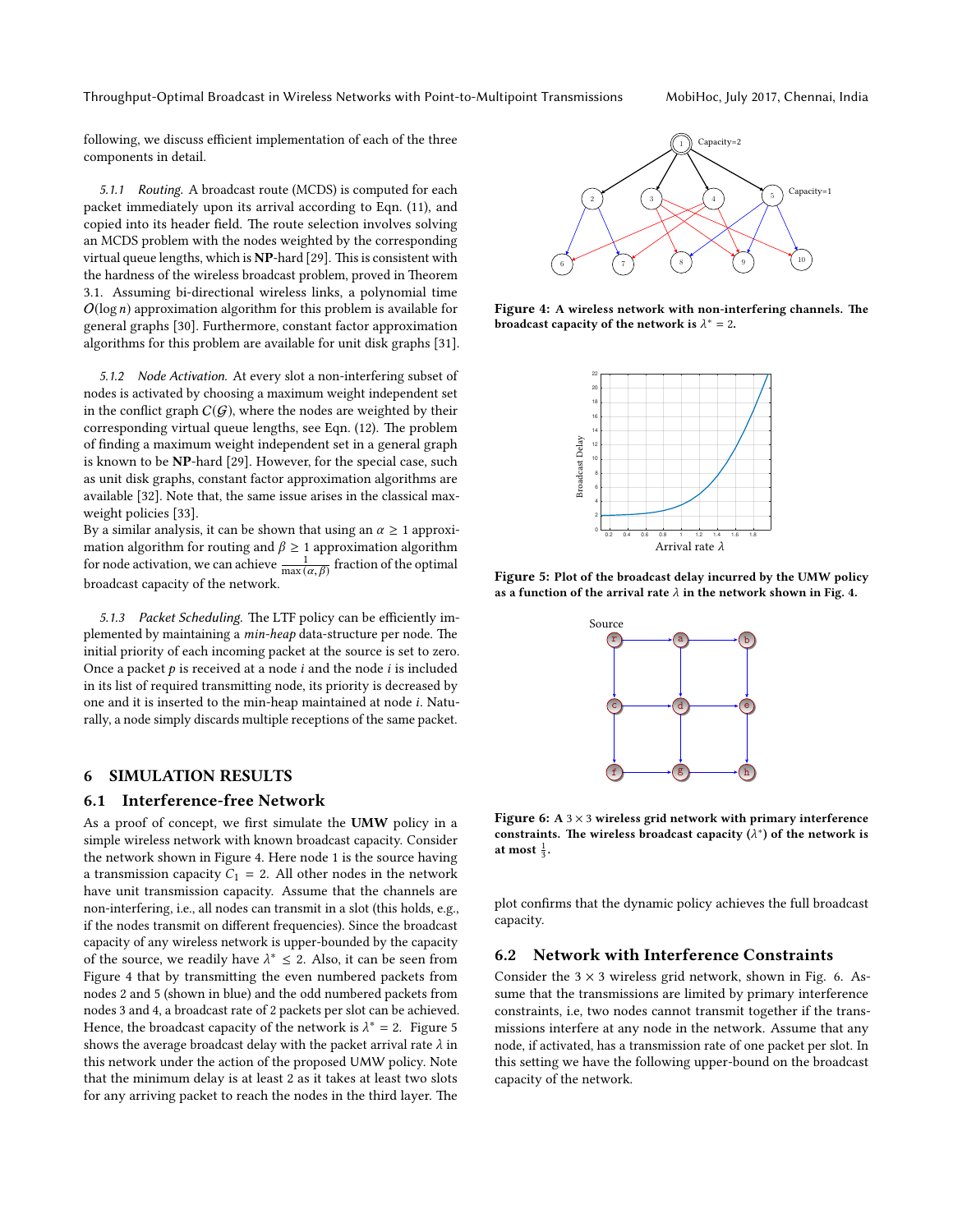

Figure 7: Plot of the broadcast delay incurred by the UMW policy as a function of the arrival rate  $\lambda$  in the 3  $\times$  3 wireless grid network shown in Fig. 6.

LEMMA 6.1. The broadcast capacity of the  $3 \times 3$  grid network is at most  $\frac{1}{3}$ .

The proof of the lemma is provided in Appendix 8.4. In Figure 7 we show the broadcast delay as a function of the packet arrival rate, under the action of the UMW policy on the right most curve marked (a). From the plot, we observe that the delaythroughput curve has a vertical asymptote approximately along the straightline  $\lambda = \frac{1}{3}$ . This, together with lemma 6.1, immediately implies that the broadcast capacity of the network is  $\lambda^* = \frac{1}{3}$  and confirms the throughput-optimality of the UMW policy.

Broadcasting in a Time Varying Network. Next, we simulate the UMW broadcast policy on a time-varying wireless grid network of Figure 6, in which the nodes are not always available for transmission (e.g., they are sensors in sleep mode). In particular, we assume a simplified model where each node is active for potential transmission at a slot independently with some fixed but unknown probability  $p_{\text{ON}}$ . The delay performance of the proposed UMW broadcast policy is shown in Figure 7 (b) and (c) for two cases,  $p_{\text{ON}} = 0.6$  and  $p_{\text{ON}} = 0.4$  respectively. Following similar analysis as in the preceding sections, it can be shown that the UMW policy is also throughput-optimal for time-varying networks. Hence, from the plot it follows that the broadcast capacities of the time-varying 3 × 3 wireless grid network are  $\approx$  0.26 and  $\approx$  0.22 packets per slot, for the activity parameter  $p_{\text{ON}} = 0.6$  and  $p_{\text{ON}} = 0.4$  respectively.

#### 7 CONCLUSION

In this paper we obtained the first throughput-optimal broadcast policy for wireless networks with point-to-multi-point links and arbitrary scheduling constraints. The policy is derived using the powerful framework of precedence-relaxed virtual network, which we used earlier for designing throughput-optimal policies for networks with point-to-point links. Packet routing and scheduling decisions are made by solving standard optimization problems on the network, weighted by the virtual queue lengths. The policy is proved to be throughput optimal by a combination of Lyapunov method and a sample path argument using adversarial queueing

theory. Extensive simulation results demonstrate the efficiency of the proposed policy in both static and dynamic network settings. There exist several interesting directions to extend this work. First, in our simplified model, we assumed that interference-free wireless transmissions are also error-free. A more accurate wireless channel model would incorporate the possibility of packet losses associated with each individual receiving nodes, due to fading and receiver noise [13]. Second, it remains unknown whether the UMW policy is still throughput optimal if the routing and node activations are made using the corresponding physical queue lengths as compared to the virtual queues. A positive result in this direction would lead to a more efficient implementation.

#### REFERENCES

- [1] Woongsoo Na, Nhu-Ngoc Dao, and Sungrae Cho. 2015. Reliable Multicasting Service for Densely Deployed Military Sensor Networks. Int. J. Distrib. Sen. Netw. 2015, Article 6 (Jan. 2015), 1 pages. DOI:http://dx.doi.org/10.1155/2015/341912
- [2] Wendi Rabiner Heinzelman, Joanna Kulik, and Hari Balakrishnan. 1999. Adaptive Protocols for Information Dissemination in Wireless Sensor Networks. In Proceedings of the 5th Annual ACM/IEEE International Conference on Mobile Computing and Networking (MobiCom '99). ACM, New York, NY, USA, 174–185. DOI: hp://dx.doi.org/10.1145/313451.313529
- [3] Martin Dietzfelbinger. 2004. Gossiping and broadcasting versus computing functions in networks. Discrete Applied Mathematics 137, 2 (2004), 127–153.
- [4] Rex Chen, Wen-Long Jin, and Amelia Regan. 2010. Broadcasting safety information in vehicular networks: issues and approaches. IEEE network 24, 1 (2010),  $20 - 25.$
- [5] Ivana Maric and Roy D Yates. 2004. Cooperative multihop broadcast for wireless networks. IEEE Journal on Selected Areas in Communications 22, 6 (2004), 1080– 1088.
- [6] Rajiv Gandhi, Arunesh Mishra, and Srinivasan Parthasarathy. 2008. Minimizing broadcast latency and redundancy in ad hoc networks. IEEE/ACM Transactions on Networking (TON) 16, 4 (2008), 840–851.
- [7] Gary KW Wong, Hai Liu, Xiaowen Chu, Yiu-Wing Leung, and Chun Xie. 2013. Efficient broadcasting in multi-hop wireless networks with a realistic physical layer. Ad Hoc Networks 11, 4 (2013), 1305–1318.
- [8] Laurent Massoulie, Andrew Twigg, Christos Gkantsidis, and Pablo Rodriguez. 2007. Randomized decentralized broadcasting algorithms. In INFOCOM 2007. 26th IEEE International Conference on Computer Communications. IEEE. IEEE, 1073–1081.
- [9] Brad Williams and Tracy Camp. 2002. Comparison of broadcasting techniques for mobile ad hoc networks. In Proceedings of the 3rd ACM international symposium on Mobile ad hoc networking & computing. ACM, 194–205.
- [10] Tao Cui, Lijun Chen, and Tracey Ho. 2007. Distributed optimization in wireless networks using broadcast advantage. In Decision and Control, 2007 46th IEEE Conference on. IEEE, 5839–5844.
- [11] Saswati Sarkar and Leandros Tassiulas. 2002. A framework for routing and congestion control for multicast information flows. Information Theory, IEEE Transactions on 48, 10 (2002), 2690–2708.
- [12] Abhishek Sinha, Georgios Paschos, Chih-ping Li, and Eytan Modiano. 2015. Throughput-Optimal Broadcast on Directed Acyclic Graphs. In IEEE Conference on Computer Communications (INFOCOM), 2015. IEEE.
- [13] Abhishek Sinha, Leandros Tassiulas, and Eytan Modiano. 2016. Throughput-Optimal Broadcast in Wireless Networks with Dynamic Topology. In Mobihoc 2016. ACM.
- [14] Abhishek Sinha, Georgios Paschos, and Eytan Modiano. 2016. Throughput-Optimal Multi-hop Broadcast Algorithms. In Mobihoc 2016. ACM.
- [15] Don Towsley and Andrew Twigg. 2008. Rate-optimal decentralized broadcasting: the wireless case. Citeseer.
- [16] Abhishek Sinha and Eytan Modiano. 2017. Optimal Control for Generalized Network-Flow Problems. (2017). To appear in IEEE INFOCOM, 2017. Available online https://arxiv.org/abs/1611.08641
- [17] Kamal Jain, Jitendra Padhye, Venkata N Padmanabhan, and Lili Qiu. 2005. Impact of interference on multi-hop wireless network performance. Wireless networks 11, 4 (2005), 471–487.
- [18] H. Li, Y. Cheng, C. Zhou, and P. Wan. 2010. Multi-dimensional Conflict Graph Based Computing for Optimal Capacity in MR-MC Wireless Networks. In 2010 IEEE 30th International Conference on Distributed Computing Systems. 774–783. DOI:hp://dx.doi.org/10.1109/ICDCS.2010.58
- [19] Douglas Brent West and others. 2001. Introduction to graph theory. Vol. 2. Prentice hall Upper Saddle River.
- [20] Randall Rustin. 1973. Combinatorial Algorithms. Algorithmics Press.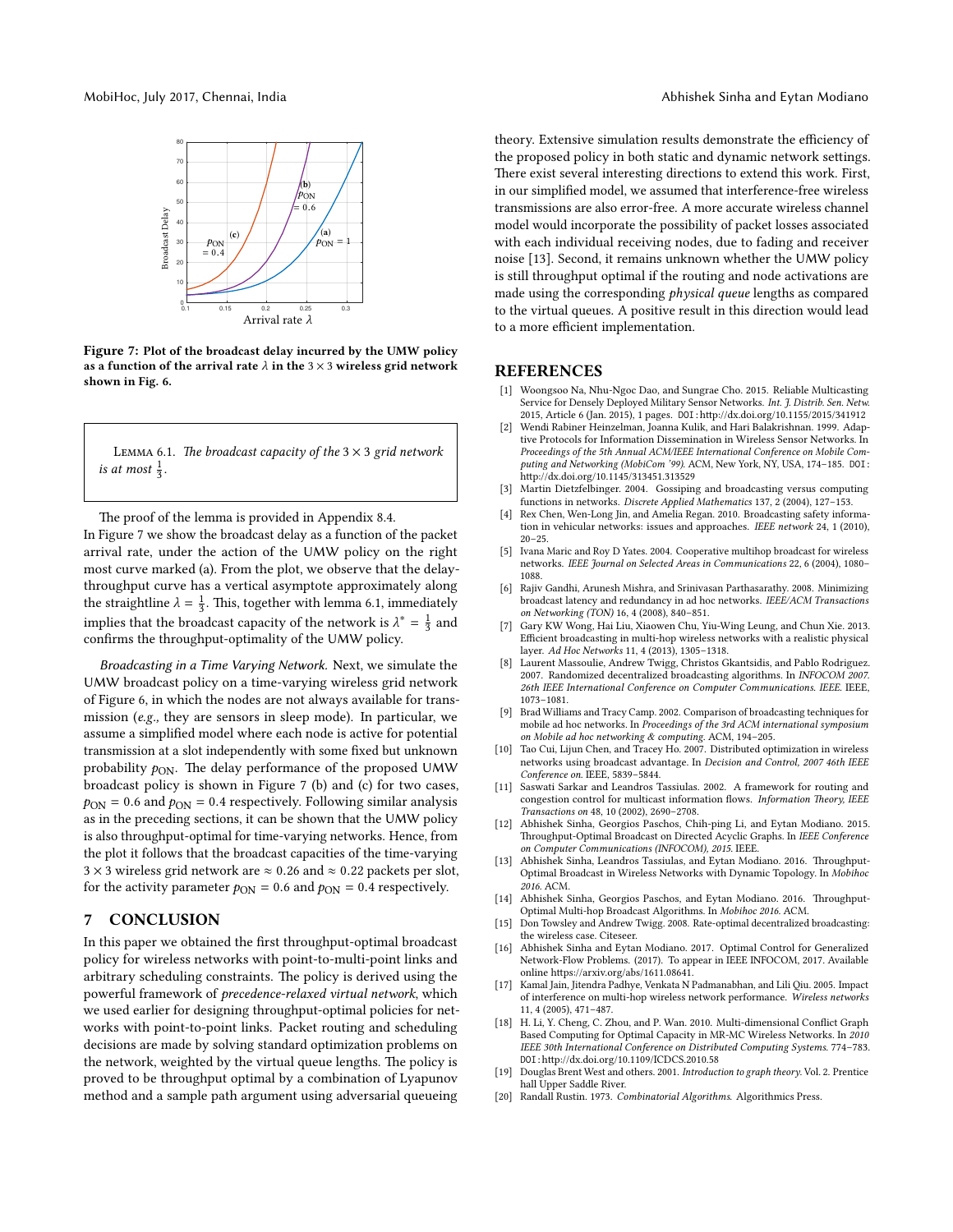Throughput-Optimal Broadcast in Wireless Networks with Point-to-Multipoint Transmissions MobiHoc, July 2017, Chennai, India

- [21] Thomas J Schaefer. 1978. The complexity of satisfiability problems. In Proceedings of the tenth annual ACM symposium on Theory of computing. ACM, 216-226.
- [22] Devavrat Shah, NC David, and John N Tsitsiklis. 2011. Hardness of low delay network scheduling. IEEE Transactions on Information Theory 57, 12 (2011), 7810–7817.
- [23] Andrea EF Clementi, Pilu Crescenzi, Paolo Penna, Gianluca Rossi, and Paola Vocca. 2001. On the complexity of computing minimum energy consumption broadcast subgraphs. In Annual Symposium on Theoretical Aspects of Computer Science. Springer, 121–131.
- [24] Jan Karel Lenstra and AHG Rinnooy Kan. 1978. Complexity of scheduling under precedence constraints. Operations Research 26, 1 (1978), 22–35.
- [25] Bruce Hajek. 1982. Hitting-time and occupation-time bounds implied by drift analysis with applications. Advances in Applied probability (1982), 502–525.
- [26] Michael J Neely. 2010. Stochastic network optimization with application to communication and queueing systems. Synthesis Lectures on Communication Networks 3, 1 (2010), 1–211.
- Leonard Kleinrock. 1975. Queueing systems, volume I: theory. (1975)
- [28] David Gamarnik. 1999. Stability of adaptive and non-adaptive packet routing policies in adversarial queueing networks. In Proceedings of the thirty-first annual ACM symposium on Theory of computing. ACM, 206-214.
- [29] R Garey Michael and S Johnson David. 1979. Computers and intractability: a guide to the theory of NP-Completeness. WH Free. Co., San Fr (1979).
- [30] Sudipto Guha and Samir Khuller. 1998. Approximation algorithms for connected dominating sets. Algorithmica 20, 4 (1998), 374–387.
- [31] My T Thai and D-Z Du. 2006. Connected dominating sets in disk graphs with bidirectional links. IEEE Communications Letters 10, 3 (2006), 138-140.
- [32] Gautam K Das, Minati De, Sudeshna Kolay, Subhas C Nandy, and Susmita Sur-Kolay. 2015. Approximation algorithms for maximum independent set of a unit disk graph. Inform. Process. Lett. 115, 3 (2015), 439-446.
- [33] Leandros Tassiulas and Anthony Ephremides. 1992. Stability properties of constrained queueing systems and scheduling policies for maximum throughput in multihop radio networks. Automatic Control, IEEE Transactions on 37, 12 (1992), 1936–1948.
- [34] Atilla Eryilmaz and R Srikant. 2012. Asymptotically tight steady-state queue length bounds implied by drift conditions. Queueing Systems 72, 3-4 (2012), 311–359.

# 8 APPENDIX

# 8.1 Proof of Hardness of the WIRELESS **BROADCAST Problem**

We start with the following lemma

Lemma 8.1. Wireless Broadcast is in NP.

PROOF. From the formulation, the problem Wireless Broadcast is a Decision Problem. Also, if it has a Yes answer then there is a scheduling algorithm which serves as a certificate. Hence the problem belongs to NP.

Next we show that an NP-complete problem, named Mono-TONE NOT ALL EQUAL 3-SAT (MNAE-3SAT) reduces to the problem WIRELESS BROADCAST in polynomial time. This will complete the reduction.

We begin with the description of the problem MNAE-3SAT:

- **INSTANCE:** Set U of boolean variables, collection C of clauses over U such that each clause  $c \in C$  has  $|c| = 3$  variables and none of the clauses contain complemented variables (Monotonicity).
- **QUESTION:** Is there a truth assignment for  $U$  such that each clause in C has at least one true literal and at least one false literal ?

8.1.1 The problem MNAE-3SAT . It is known that the problem MNAE-3SAT is NP-complete [21].



Figure 8: The Gadget used for the hardness proof

8.1.2 Reduction: MNAE-3SAT  $\stackrel{\text{poly}}{\Longrightarrow}$  WIRELESS BROADCAST. Suppose we are given an instance of the problem MNAE-3SAT  $(U, C)$ . Let  $|U| = n$  and  $|C| = m$ . Denote *n* boolean variables by  $\{x_i, i =$  $1, 2, \ldots, n$ . For this instance of MNAE-3SAT, we consider the following instance  $G(V, E)$  of WIRELESS BROADCAST as shown in Figure 8. The construction is done as follows:

- There are a total of  $n + m + 1$  nodes. The nodes are divided into three layers as shown in Fig. 8.
- Let  $r \in V$  be the source node in the first layer. The capacity of the source node is 2. This means that, the source node can transmit 2 packets per slot to its out-neighbours.
- There are *n* nodes in the second layer of the figure 8, all of which are out-neighbors of the source node r. Each of these nodes correspond to a variable  $x_i$  in MNAE-3SAT instance. Capacity of each of these nodes in the second layer is one.
- There are  $m$  nodes in the third layer, each corresponding to a clause  $c \in C$  in the MNAE-3SAT instance. The edges incoming to a node  $c_i$  are defined as follows: if the clause  $c_i$ is expressed as  $c_j = x_{i_1} \vee x_{i_2} \vee x_{i_3}$ , then we add three edges  $(x_{i_1}, c_j), (x_{i_2}, c_j), (x_{i_3}, c_j)$  in the graph  $\mathcal{G}(V, E)$ . Capacities of each node in the third layer is taken to be 1.

Now consider the following instance of Wireless Broadcast on the constructed graph  $G(V, E)$ . There are  $M = 2$  packets at the source with a deadline of  $T = 2$  slots. We claim that the following two questions are equivalent, i.e. Question 1 has a YES answer iff the Question 2 has an YES answer.

- **Question 1:** Is the MNAE-3SAT instance  $(U, C)$  satisfiable ?
- Question 2: Does the constructed Wireless Broadcast instance have a Yes Solution?

To show this, let us denote the packets sent by the source r at the beginning of the slot by {0, <sup>1</sup>}. Since the capacity of the source <sup>r</sup> is 2, all nodes  $x_1, x_2, \ldots, x_n$  receive this packet at every slot. Since the capacities of the nodes  $x_i$  is only unity, they can only transmit either packet 0 or the packet 1 at that slot. We can denote this choice by the binary variable  $x_i$ , i.e.  $x_i = 0$  if the node  $x_i$  sends packet 0 and is 1 if it sends packet 1.

Note that the node  $c_j$  will receive both the packets if the corresponding clause contains at least one 0 and at least one 1. For a broadcast capacity of 2, all nodes must receive both packets at every slot. This is exactly the condition for the existence of a satisfying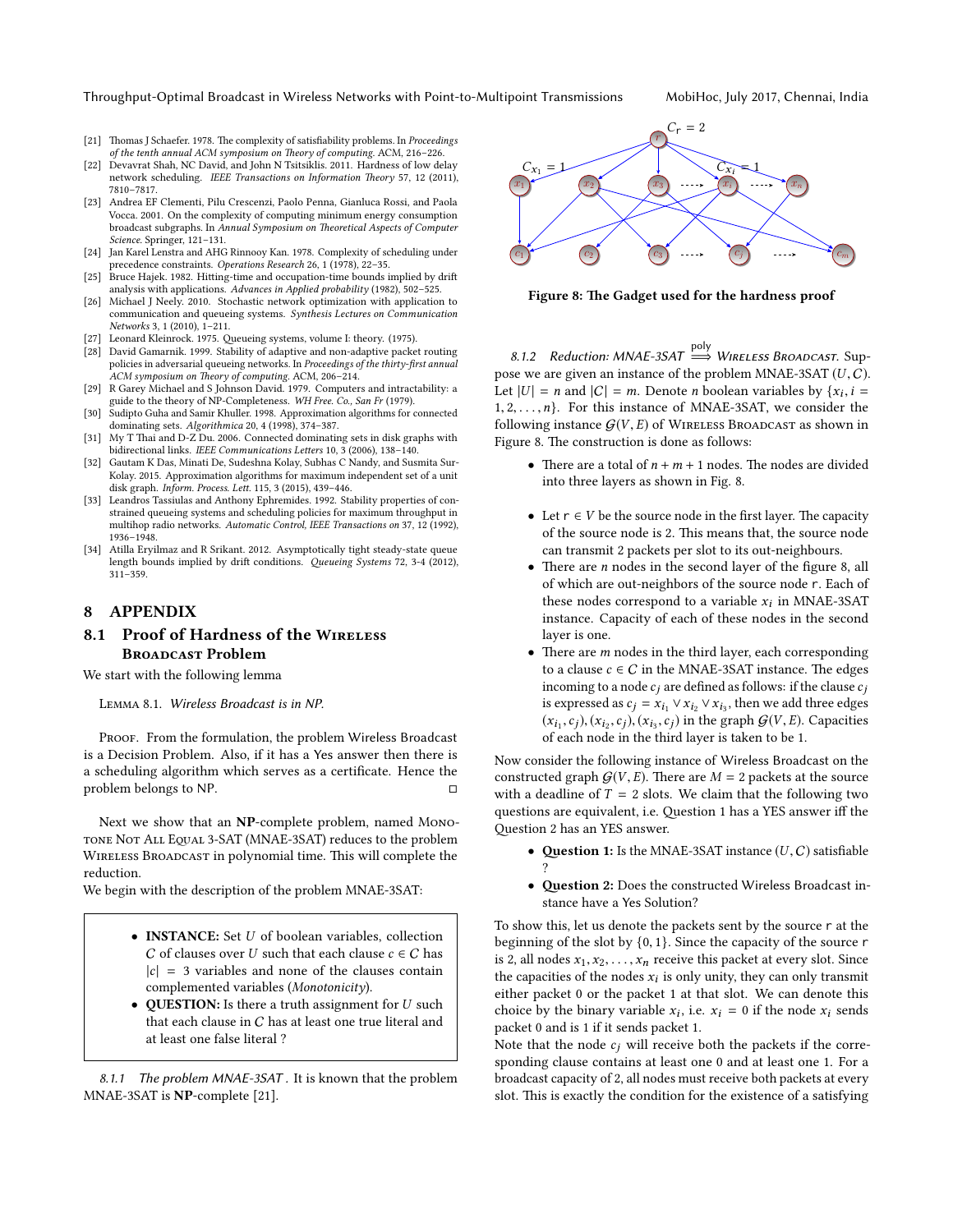MobiHoc, July 2017, Chennai, India Abhishek Sinha and Eytan Modiano

assignment of the MNAE-3SAT instance. This proves the intended hardness result. ■

Corollary: As a direct consequence of the above reduction, it follows that the problem Wireless Broadcast remains NP-complete even with the following additional restrictions:

- (1) The wireless transmissions are non-interfering.
- (2) The graph  $G(V, E)$  is a DAG (c.f. [12], [14]).
- (3) The node capacities may take at most two values.
- (4) The in-degree of each node is at most 3.

### 8.2 Proof of Stability of the Virtual Queues

The proof of positive-recurrence and the sample path result is divided into several parts. First we describe and develop some general tools and then apply these tools to the virtual-queue Markov Chain  $\{\tilde{Q}(t)\}_{t\geq 1}$ .

8.2.1 Mathematical Tools. The key to our proof is a stronger version of the Foster-Lyapunov drift theorem, obtained by Hajek  $[25]$  in a more general context. The following statement of the result, quoted from [34], will suffice our purpose. First, we recall the definition of a Lyapunov function:

Definition 8.2 (Lyapunov Function). Let  $X$  denote the state space of any process. We call a function  $L : \mathcal{X} \to \mathbb{R}$  a **Lyapunov** function if the following conditions hold:

- (1)  $L(x) \geq 0$ ,  $\forall x \in \mathcal{X}$  and,
- (2) the set  $S(M) = \{x \in \mathcal{X} : L(x) \leq M\}$  is finite for all finite M.

Theorem 8.3 (Hajek '82). For an irreducible and aperiodic Markov Chain  $\{X(t)\}_{t\geq 0}$  over a countable state space X, suppose  $L : X \to \mathbb{R}_+$ is a Lyapunov function. Define the drift of  $L$  at  $X$  as

$$
\Delta L(X) \stackrel{\Delta}{=} (L(X(t+1)) - L(X(t))) \mathcal{I}(X(t) = X),
$$

where  $I(\cdot)$  is the indicator function. Thus,  $\Delta Z(X)$  is a random variable that measures the amount of change in the value of  $Z$  in one step, starting from the state  $X$ . Assume that the drift satisfies the following two conditions:

- (C1) There exists an  $\epsilon > 0$  and a  $B < \infty$  such that
- $\mathbb{E}(\Delta L(X)|X(t) = X) \leq -\epsilon$ ,  $\forall X \in \mathcal{X}$  with  $Z(X) \geq B$
- (C2) There exists a  $D < \infty$  such that

$$
|\Delta L(X)| \leq D, \quad w.p. 1, \quad \forall X \in \mathcal{X}
$$

Then, the Markov Chain  ${X(t)}_{t>0}$  is positive recurrent. Furthermore, there exists scalars  $\theta^* > 0$  and a  $C^* < \infty$  such that

$$
\limsup_{t \to \infty} \mathbb{E} \big( \exp(\theta^* L(X(t))) \big) \le C^*
$$

We now establish the following technical lemma, which will be useful later.

LEMMA 8.4. Let  ${Y(t)}_{t\geq0}$  be a stochastic process taking values on the nonnegative real line. Supppose that there exists scalars  $\theta^* > 0$  and  $C^* < \infty$  such that,

$$
\limsup_{t \to \infty} \mathbb{E}(\exp(\theta^* Y(t))) \le C^* \tag{19}
$$

Then,

$$
Y(t) = O(\log(t)), \quad w.p.1
$$

PROOF. Define the positive constant  $\eta^* = \frac{2}{\theta^*}$ . We will show that

 $\mathbb{P}(Y(t) \ge \eta^* \log(t)), \text{ i.o.}^4) = 0.$ 

For this, define the event  $\mathcal{E}_t$  as

$$
E_t = \{ Y(t) \ge \eta^* \log(t) \}
$$
 (20)

From the given condition (19), we know that there exists a finite time  $t^*$  such that

$$
\mathbb{E}(\exp(\theta^*Y(t))) \le C^* + 1, \quad \forall t \ge t^* \tag{21}
$$

We can now upper-bound the probabilities of the events  $E_t, t \geq t^*$ as follows

$$
\mathbb{P}(E_t) = \mathbb{P}(Y(t) \ge \eta^* \log(t))
$$
\n
$$
= \mathbb{P}(\exp(\theta^* Y(t)) \ge \exp(\theta^* \eta^* \log(t)))
$$
\n(a) 
$$
\frac{\mathbb{E}(\exp(\theta^* Y(t)))}{t^2}
$$
\n(b) 
$$
\frac{C^* + 1}{t^2}
$$

The inequality (a) follows from the Markov inequality and the fact that  $\theta^* \eta^* = 2$ . The inequality (b) follows from Eqn. (21). Thus, we have

$$
\sum_{t=1}^{\infty} \mathbb{P}(E_t) = \sum_{t=1}^{t^*-1} \mathbb{P}(E_t) + \sum_{t=t^*}^{\infty} \mathbb{P}(E_t)
$$
  

$$
\leq t^* + (C^* + 1) \sum_{t=t^*}^{\infty} \frac{1}{t^2}
$$
  

$$
\leq t^* + (C^* + 1) \frac{\pi^2}{6} < \infty
$$

Finally, using the Borel Cantelli Lemma, we conclude that

$$
\mathbb{P}(\limsup Y_t \ge \eta^* \log t) = \mathbb{P}(E_t \text{ i.o.}) = 0
$$

This proves that  $Y_t = O(\log t)$ , w.p.1.

Combining Theorem 8.3 with Lemma 8.4, we have the following corollary

COROLLARY 8.5. Under the conditions (C1) and (C2) of Theorem 8.3, we have

 $L(X(t)) = O(\log t), \quad w.p. 1$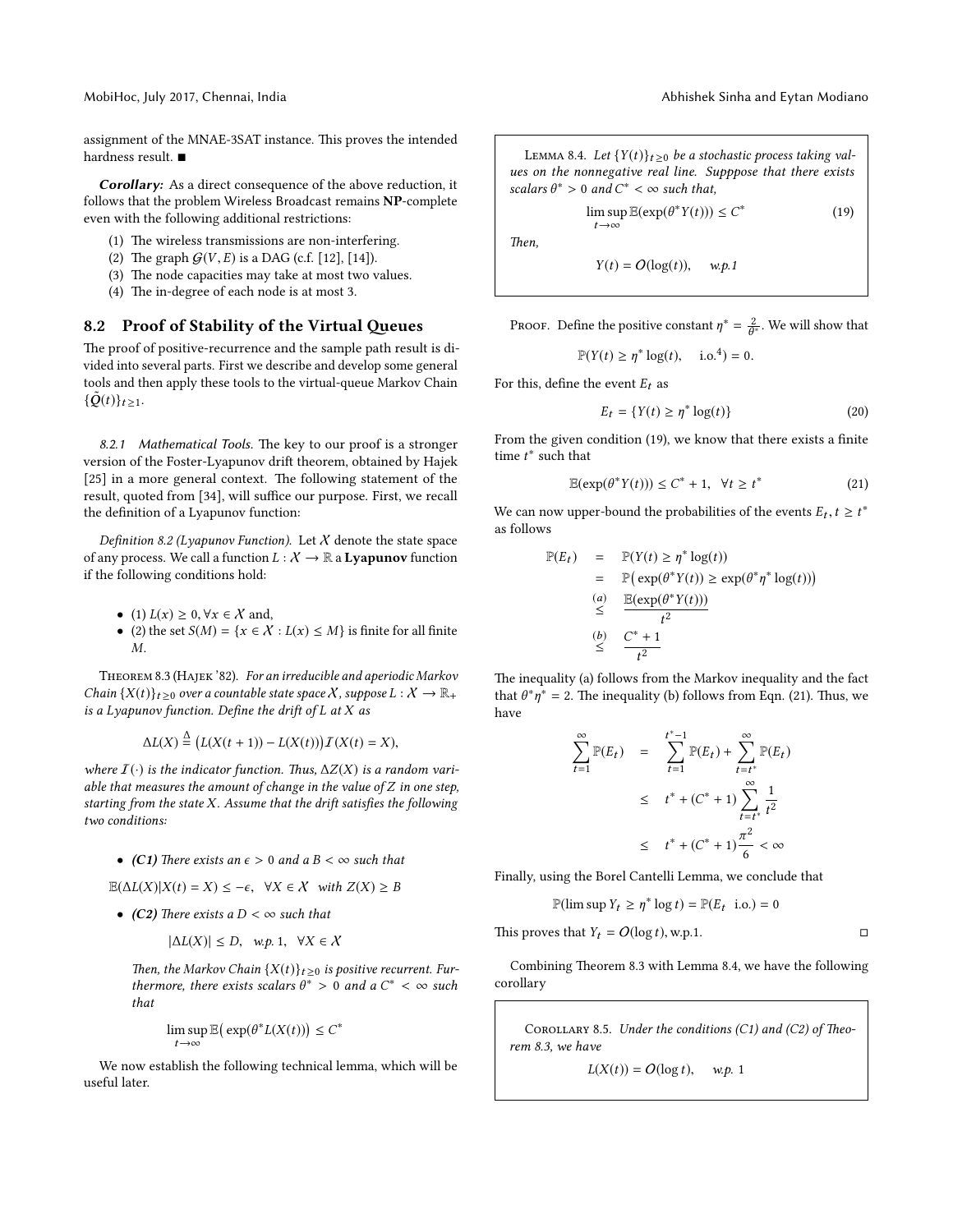Throughput-Optimal Broadcast in Wireless Networks with Point-to-Multipoint Transmissions MobiHoc, July 2017, Chennai, India

8.2.2 Construction of a Stationary Randomized Policy for the Virtual Queues  ${\{\tilde{Q}(t)\}_{t \geq 1}}$ . Let  $D$  denote the set of all Connected Dominating Sets (CDS) in the graph  $G$  containing the source r. Since the broadcast rate  $\lambda < \lambda^*$  is achievable by a stationary randomized policy, there exists such a policy  $\pi^*$  which executes the following:

• There exist non-negative scalars  $\{a_i^*, i = 1, 2, ..., |\mathcal{D}|\}$ with  $\sum_i a_i^* = \lambda$ , such that each new incoming packet is routed independently along a CDS  $D_i \in \mathcal{D}$  with probability  $\frac{a_i^*}{\lambda}$ ,  $\forall i$ . The packet routed along the CDS  $D_i$  corresponds

to an arrival to the virtual queues  $\{Q_j, j \in D_i\}$ . As a result, packets arrive to the virtual queue  $Q_j$  i.i.d. at an expected rate of  $\sum_{i:j \in D_i} a_j^*$ ,  $\forall j$  per slot.

• A feasible schedule  $s_j \in M$  is selected for transmission with probability  $p_j$   $j = 1, 2, ..., k$  i.i.d. at every slot. By Caratheodory's theorem, the value of  $k$  can be restricted to at most  $n + 1$ . This results in the following expected service rate vector from the virtual queues:

$$
\mu^* = \sum_{j=1}^{n+1} p_j c_j s_j,
$$

Since each of the virtual queues must be stable under the action of the policy  $\pi^*,$  from the theory of the GI/GI/1 queues, we know that there exists an  $\epsilon > 0$  such that

$$
\mu_i^* - \sum_{j:i \in D_j} a_j^* \ge \epsilon, \quad \forall i \in V \tag{22}
$$

Next, we will verify that the conditions  $C1$  and  $C2$  in Theorem 8.3 holds for the Markov Chain of the virtual queues  $\{\tilde{Q}(t)\}_{t \geq 1}$ under the action of the UMW policy, with the Lyapunov function  $L(\tilde{Q}(t)) = ||\tilde{Q}(t)||$  at any arrival rate  $\lambda < \lambda^*$ .

8.2.3 Verification of Condition  $(C1)$ - Negative Expected Drift. From the definition of the policy UMW, it minimizes the RHS of the drift upper-bound (10) from the set of all feasible policies Π. Hence, we can upper-bound the conditional drift of the UMW policy by comparing it with the stationary policy  $\pi^*$  described in 8.2.2 as follows:

$$
\mathbb{E}(\Delta^{\text{UMW}}(t)|\tilde{Q}(t) = \tilde{Q})
$$
\n
$$
\leq \frac{1}{2||\tilde{Q}||} \left(B + 2 \sum_{i \in V} \tilde{Q}_i(t) \mathbb{E}(A_i^{\text{UMW}}(t)|\tilde{Q}(t) = \tilde{Q})\right)
$$
\n
$$
- 2 \sum_{i \in V} \tilde{Q}_i(t) \mathbb{E}(\mu_i^{\text{UMW}}(t)|\tilde{Q}(t) = \tilde{Q})\right)
$$
\n
$$
\overset{(a)}{\leq} \frac{1}{2||\tilde{Q}||} \left(B + 2 \sum_{i \in V} \tilde{Q}_i(t) \mathbb{E}(A_i^{\pi^*}(t)|\tilde{Q}(t) = \tilde{Q})\right)
$$
\n
$$
- 2 \sum_{i \in V} \tilde{Q}_i(t) \mathbb{E}(\mu_i^{\pi^*}(t)|\tilde{Q}(t) = \tilde{Q})\right)
$$
\n
$$
= \frac{1}{2||\tilde{Q}||} \left(B - 2 \sum_{i \in V} \tilde{Q}_i(t)(\mathbb{E}\mu_i^*(t) - \mathbb{E}A_i^*(t))\right)
$$

$$
= \frac{1}{2||\tilde{Q}||} \left( B - 2 \sum_{i \in V} \tilde{Q}_i(t) \left( \mu_i^* - \sum_{j:i \in D_j} a_j^* \right) \right)
$$
  

$$
\stackrel{(b)}{\leq} \frac{B}{2||\tilde{Q}||} - \epsilon \frac{\sum_{i \in V} \tilde{Q}_i(t)}{||\tilde{Q}||},
$$
 (23)

where inequality (a) follows from the definition of the UMW policy and inequality (b) follows from the stability property of the randomized policy given in Eqn. (22). Since the virtual-queue lengths  $\tilde{Q}(t)$  is a non-negative vector, it is easy to see that (e.g. by squaring both sides)

$$
\sum_{i \in V} \tilde{Q}_i(t) \ge \sqrt{\sum_i \tilde{Q}_i^2(t)} = ||\tilde{Q}||
$$

Hence, from Eqn. (23) in the above chain of inequalities, we obtain

$$
\mathbb{E}(\Delta^{\text{UMW}}(t)|\tilde{Q}(t) = \tilde{Q}) \le \frac{B}{2||\tilde{Q}||} - \epsilon
$$
 (24)

Thus.

$$
\mathbb{E}(\Delta^{\text{UMW}}(t)|\tilde{Q}(t)) \leq -\frac{\epsilon}{2}, \qquad \forall ||\tilde{Q}|| \geq B/\epsilon
$$

This verfies the negative expected drift condition  $C1$  in Theorem 8.3.

8.2.4 Verification of Condition (C2)- Almost Surely Bounded Drift . To show that the magnitude of one-step drift  $|\Delta L(\tilde{Q})|$  is almost surely bounded, we compute

$$
|\Delta L(\tilde{Q}(t))| = |L(\tilde{Q}(t+1)) - L(\tilde{Q}(t))|
$$
  
= 
$$
|||\tilde{Q}(t+1)|| - ||\tilde{Q}(t))|||
$$

Now, from the dynamics of the virtual queues (4), we have for any virtual queue  $\tilde{Q}_{\boldsymbol{i}}$ :

$$
|\tilde{Q}_i(t+1) - \tilde{Q}_i(t)| \le |A_i(t) - \mu_i(t)|
$$

Thus.

$$
||\tilde{Q}(t+1) - \tilde{Q}(t)|| \leq ||A(t) - \mu(t)|| \leq \sqrt{n}(A_{\text{max}} + c_{\text{max}})
$$

Hence, using the triangle inequality for the  $\ell_2$  norm, we obtain

$$
|\Delta L(\tilde{Q}(t))| = \left| ||\tilde{Q}(t+1)|| - ||\tilde{Q}(t))|| \right| \leq \sqrt{n}(A_{\max} + c_{\max}),
$$

which verifies the condition  $C2$  of Theorem 8.3.

8.2.5 Almost Sure Bound on Virtual Queue Lengths. Finally, we invoke Corollary 8.5 to conclude that

$$
\limsup_{t} ||\tilde{Q}(t)|| = O(\log t), \quad \text{w.p.1}
$$

This implies that,

$$
\max_{i} \tilde{Q}_i(t) = O(\log t), \quad \text{w.p.1} \quad \blacksquare
$$

#### 8.3 Proof of Theorem 5.2

Throughout this proof, we will consider only the typical sample point  $\omega \in \mathcal{E}$  defined in Eqn. (13). For the sake of notational simplicity, we will drop the argument  $\omega$  for evaluating a random variable X at  $\omega$ , i.e., the deterministic sample path  $X(\omega, t)$ ,  $\omega \in \mathcal{E}$  will be simply denoted by  $X(t)$ . We now make a simple observation which will be useful in the proof of the theorem: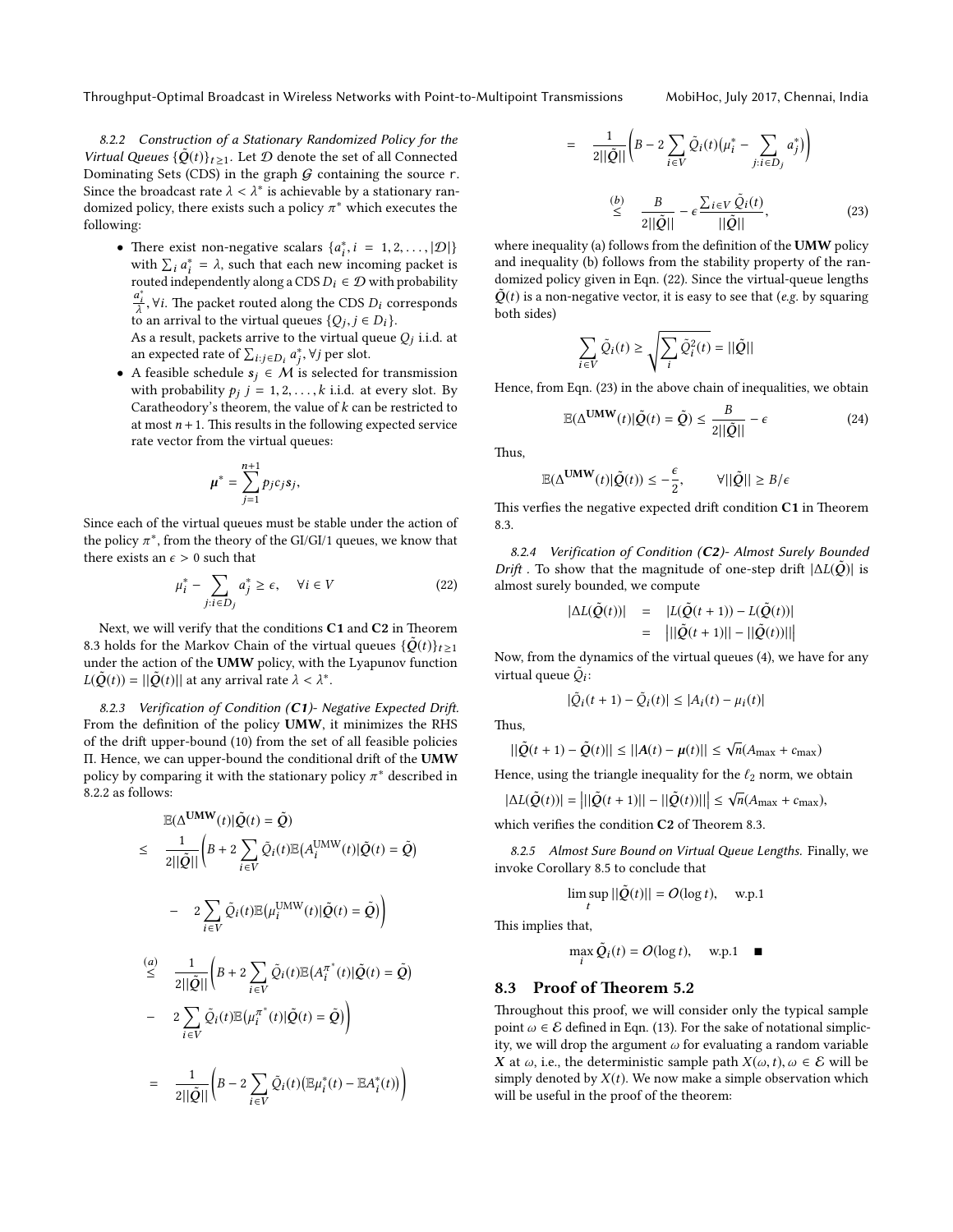LEMMA 8.6. Consider a function  $F : \mathbb{Z}_+ \to \mathbb{Z}_+$ , where  $\mathbb{Z}_+$  is the set of non-negative integers. Assume that  $F(t) = O(\log t)$ . Define  $M(t) = \sup_{0 \le \tau \le t} F(\tau)$ . Then, (1)  $M(t)$  is non-decreasing in t and  $M(t) \geq F(t)$ .

(2)  $M(t) = O(\log t)$ .

PROOF. Clearly,  $M(t)$  sup $_{0 \leq \tau \leq t} F(\tau) \geq F(t)$  and  $M(t + 1) = \sup_{0 \le \tau \le t+1} F(\tau) \ge \sup_{0 \le \tau \le t} F(\tau) = M(t).$ 

To prove the second claim, let  $t_{\text{max}}(t) = \arg \max_{0 \leq \tau \leq t} F(\tau)$ . Clearly,  $t_{\text{max}}(t) \leq t$ . Hence, for large enough t, we have

$$
M(t) = F(t_{\text{max}}(t)) = O(\log t_{\text{max}}(t)) = O(\log t).
$$

 $\Box$ 

As a consequence of Lemma 8.6 applied to Eqn. (17), we have almost surely

$$
A_i(t_0, t) \le S_i(t_0, t) + M(t), \quad \forall i \in V, \ \forall t_0 \le t,
$$
 (25)

for some non-decreasing function  $M(t) = O(\log t)$ . We now return to the proof of the main the main result, Theorem 5.2.

of the main result. Our proof technique is inspired by an adversarial queueing theory argument, given in [28]. We remind the reader that we are analyzing a typical sample path satisfying Eqn. (25), which holds almost surely. In the following argument, each copy of a packet is counted separately.

Without any loss of generality, assume that we start from an empty network at time  $t = 0$ . Let  $R_k(t)$  denote the total number of packets waiting to be transmitted further at time  $t$ , which have already been forwarded *exactly*  $k$  times by the time  $t$ . We call such packets "layer k" packets. As we have mentioned earlier, if a packet is duplicated multiple times along its assigned route D (which is a connected dominating set (or CDS, in short)), each copy of the packet is counted separately in the variable  $R_k(t)$ , *i.e.*,

$$
R_k(t) = \sum_{D \in \mathcal{D}} \sum_{i \in D_k} R_{(i,D)}(t),\tag{26}
$$

where the variable  $R_{(i,D)}(t)$  denotes the number of packets following the CDS D, that are waiting to be transmitted by the node  $i \in D$ at time  $t$  and  $D_k$  is the set of nodes in the CDS  $D$ , which are exactly  $k^{\text{th}}$  hop away from the source along the CDS D. We show by induction that  $R_k(t)$  is *almost surely* bounded by a function, which is  $O(\log t)$ .

**Base Step**  $k = 0$ : Consider the source node  $i = r$  and an arbitrary time t. Let  $t_0 \leq t$  be the largest time at which no packets of layer 0 (packets which are present only at the source and have never been transmitted before) were waiting to be transmitted by the source. If no such time exists, set  $t_0 = 0$ . During the time interval  $(t_0, t]$ , as a consequence of the property in Eqn. (25) of the **UMW** policy, at most  $S_r(t_0, t) + M(t)$  external packets have arrived to the source r for broadcasting. Also, by the choice of the time  $t_0$ , the source node r was always having packets to transmit during the entire time interval  $(t_0, t]$ . Since LTF packet scheduling policy is followed in the physical network, layer 0 packets have priority over all other packets (in fact, there is packet of other layers present only at the source, but this is not the case at other nodes which we will consider in the induction step). Hence, it follows that the total number of layer  $0$  packets at time  $t$  satisfies

$$
R_0(t) = \sum_{D \in \mathcal{D}} \sum_{i \in D_0} R_{(i, D)}(t) \leq S_r(t_0, t) + M(t) - S_r(t_0, t)
$$
  
 
$$
\leq M(t) \tag{27}
$$

Define  $B_0(t) \stackrel{\text{def}}{=} M(t)$ . Since  $M(t) = O(\log t)$ , we have  $B_0(t) =$  $O(\log t)$ . Note that, since  $M(t)$  is non-decreasing from Lemma (8.6), so is  $B_0(t)$ .

Induction Step: As our inductive assumption, suppose that, for some non-decreasing functions  $B_i(t) = O(\log t), j = 0, 1, 2, \ldots, k$  – 1, we have  $R_i(t) \leq B_i(t)$ , for all time t. We next show that there exists a non-decreasing function  $B_k(t) = O(\log t)$  such that  $R_k(t) \leq$  $B_k(t)$  for all time t.

To prove the above assertion, fix a node  $i$  and an arbitrary time  $t$ . Let  $t_0 \leq t$  denote the largest time before t, such that there were no layer k packets waiting to be transmitted by the node *i*. Set  $t_0 = 0$  if no such time exists. Hence the node i was always having packets to transmit during the time interval  $(t_0, t]$  (packets in layer k or lower). The layer  $k$  packets that wait to be transmitted by the node  $i$  at time t are composed only of a subset of packets which were in layers  $0 \le j \le k - 1$  at time  $t_0$  or packets that arrived during the time interval  $(t_0, t]$  and include the node *i* as one of their  $k^{th}$  transmitter along the route followed. By our induction assumption, the first group of packets has a size bounded by  $\sum_{j=0}^{k-1} B_j(t_0) \leq \sum_{j=0}^{k-1} B_j(t)$ , where we have used the fact (using our induction step) that the functions  $B_i(\cdot)$ 's are monotonically non-decreasing. The size of the second group of packets is given by  $\sum_{D:i \in D_k} A_D(t_0, t)$ . We next estimate the number of layer  $k$  packets that crossed the edge  $e$ during the time interval  $(t_0, t]$ . Since the LTF packet scheduling policy is used in the physical network, layer k packets were not processed only when there were packets in layers up to  $k - 1$  that included the node  $i$  in its routing CDS. The number of such packets is bounded by  $\sum_{j=0}^{k-1}B_j(t_0)\leq \sum_{j=0}^{k-1}B_j(t)$ , which denotes the total possible number of packets in layers up to  $k - 1$  at time  $t_0$ , plus  $\sum_{j=0}^{k-1} \sum_{D:i \in D_j} A_D(t_0, t)$ , which is the number of new packets that arrived in the interval  $(t_0, t]$  and includes the node i as a transmitter within their first  $k - 1$  hops. Thus, we conclude that at least

$$
\max\left\{0, S_i(t_0, t) - \sum_{j=0}^{k-1} B_j(t) - \sum_{j=0}^{k-1} \sum_{D: i \in D_j} A_D(t_0, t)\right\}
$$
(28)

packets of layer  $k$  have been transmitted by the node  $i$  during the time interval  $(t_0, t]$ . Hence, the total number of layer k packets